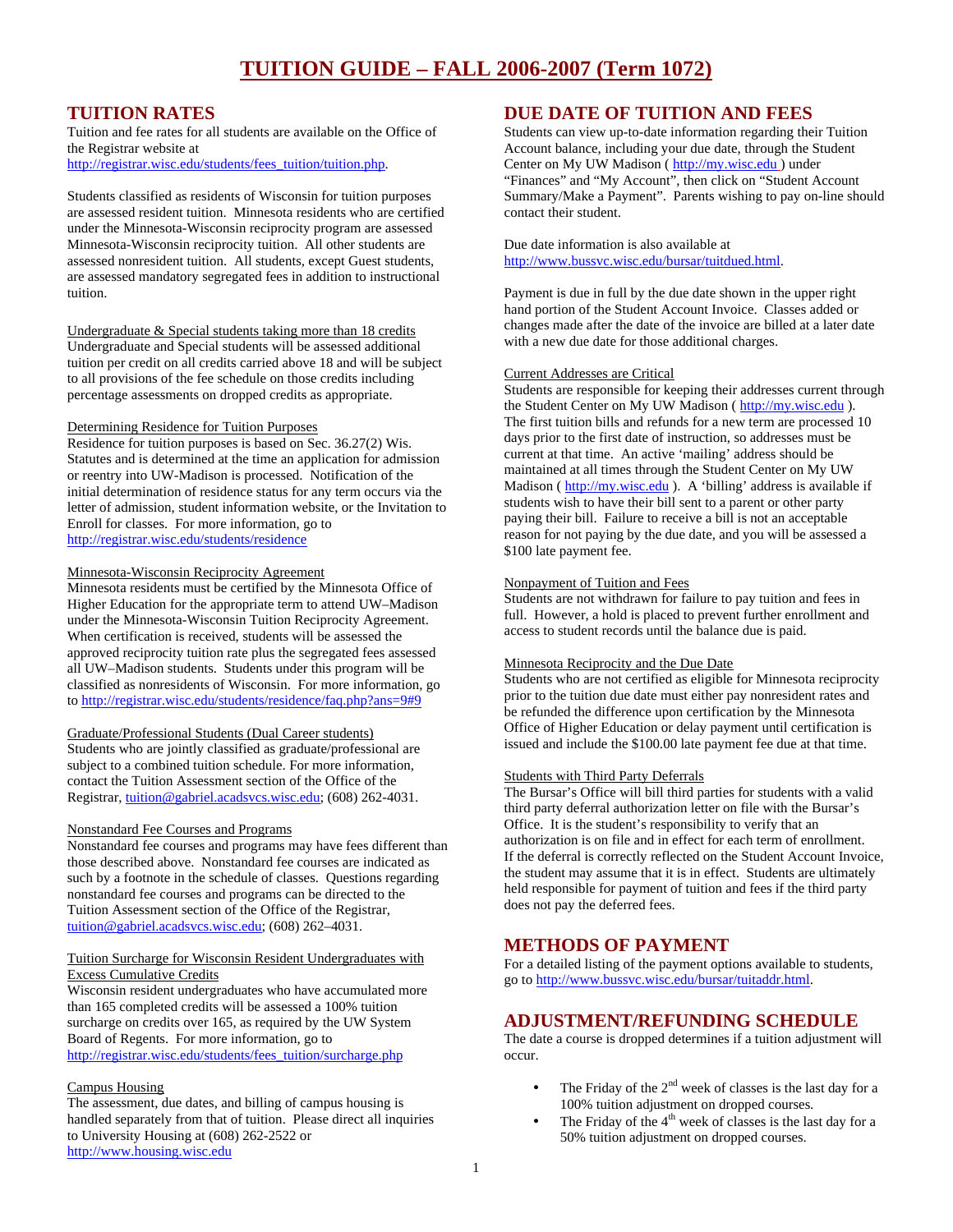# **TUITION GUIDE – FALL 2006-2007 (Term 1072)**

The above adjustment/refunding schedule applies to the Regular (A1) session for fall and spring terms only. Summer term courses and modular courses for all terms may have different adjustment/refunding schedules.See Key Deadlines at http://registrar.wisc.edu/timetable/fall/1072/Key\_Deadlines\_1072.pdf The same adjustment/refunding schedule applies to both course drops and withdrawals from the University.

Important Notes Relating to the Adjustment/Refunding Schedule

- 1. If you enroll for a course(s) and do not attend or stop attending without officially dropping the course(s) or withdrawing from the University, you are still responsible for payment of all tuition and fees for the course(s) unless you officially drop them or withdraw from the University.
- 2. It is the policy of the University to deduct from the amount of a refund any outstanding indebtedness owed to a University department or agency, or created through the award or adjustment of financial aid.
- 3. Cautionary Note: Be aware that withdrawal from the University may affect the amount of a student's financial aid received for that term. Please see the section 'Financial Aid Recipients' below for additional information.

### **LATE PAYMENT AND INITIAL ENROLLMENT FEES/APPEALS AND NON-SUFFICIENT FUNDS CHARGE**  Late Payment Fee

A \$100.00 late payment fee will be assessed for all students, including Specials and Guests, on tuition and fee payments received after the due date printed on their Student Account Invoice. **Failure to receive an invoice will not be accepted as a reason for missing the due date.** Please keep your addresses current through the Student Center on My UW Madison ( http://my.wisc.edu ).

#### Late Initial Enrollment Fee

A \$25.00 Late Initial Enrollment Fee will be assessed for all students who initially enroll after Friday, Sept. 8, 2006, with the exception of Special and Guest students. Special and Guest students may enroll through Friday, Sept. 15, 2006, without penalty. Detailed information regarding this policy can be found at http://registrar.wisc.edu/faculty/late\_init\_enroll\_feepolicy.php

#### Appeal of Late Fees

Assessment of the \$100.00 Late Payment Fee may be appealed to the Student Accounts section of the Bursar's Office at tuition@bussvc.wisc.edu. Assessment of the \$25.00 Late Initial Enrollment Fee may be appealed to the Tuition Assessment section of the Office of the Registrar at tuition@gabriel.acadsvcs.wisc.edu . Documentation must be provided which clearly demonstrates that the student was not at fault for failure to meet the appropriate deadline date(s). A waiver of late fees is not granted if it is deemed that the student could have met the deadline dates involved.

#### Non-Sufficient Funds Charge

A \$20.00 charge applies to all dishonored payments tendered to the University of Wisconsin–Madison.

### **WAIVER/REMISSION INFORMATION**

Graduate Assistantships (TA, RA, PA)

Teaching Assistants, Research Assistants, and Program/Project Assistants must have written authorization from their department on file at the Bursar's Office by sending an email to the Bursar's Office at tuition@bussvc.wisc.edu to receive a waiver of the instructional and nonresident portion of their tuition and fees. The student is still required to pay segregated fees by the due date. Graduate Assistants will be subject to all provisions of assessment and refunding as appropriate, including assessment of the \$25 Late Initial Enrollment Fee and the \$100 Late Payment Fee. UW– Madison does not offer payroll deducted tuition.

#### Instructional Academic Staff, and Fellows

If you are one of these types of students and you owe more than segregated fees, you are allowed to pay in three installments. To apply for this payment option, students must stop by the Bursar's Office, Window 14, A.W. Peterson Building, by your tuition due date. (The Bursar's Office is planning a move to 21 N. Park Street, Suite 7101, in late July).

#### Other Waivers/Remissions

All other students who qualify for tuition and fee waivers/remissions (Athletic Grant-in-aid, Fellowships, Lecturers, etc.) must have written authorization from their department on file at the Bursar's Office by sending an email to the Bursar's Office at tuition@bussvc.wisc.edu and are subject to all provisions of assessment and the adjustment/refunding schedule.

### **FINANCIAL AID RECIPIENTS**

Financial Aid Disbursement You can find detailed information about how your financial aid funds are disbursed to your student account at http://www.bussvc.wisc.edu/bursar/finaidd.html.

#### Withdrawing and Financial Aid – Repayment Policy

Be aware that withdrawal from school may affect the amount of financial aid received for that term, and a portion or all financial aid already disbursed may be owed back. For more detailed information about withdrawal policies, please refer to the Student Financial Services Award Guide at http://www.finaid.wisc.edu/guide\_index.html

#### Satisfactory Academic Progress Policy (SAP)

Students who receive financial aid through programs administered by the Office of Student Financial Services must maintain satisfactory academic progress as defined by their academic department. For more information about the SAP policy please see http://www.finaid.wisc.edu/guide\_index.html

#### Financial Aid for Part-Time Students

Financial aid recipients who do not enroll for full-time credits or drop credits during the semester, should be aware that their aid may be reduced. Read more about these guidelines at http://www.finaid.wisc.edu/guide\_index.html

#### Financial Aid for Special Students

Students must be enrolled as degree candidates to be eligible for aid through the Student Financial Services Office. This does not apply to EDCS and UNRS students, who may qualify for Federal Stafford Loan.